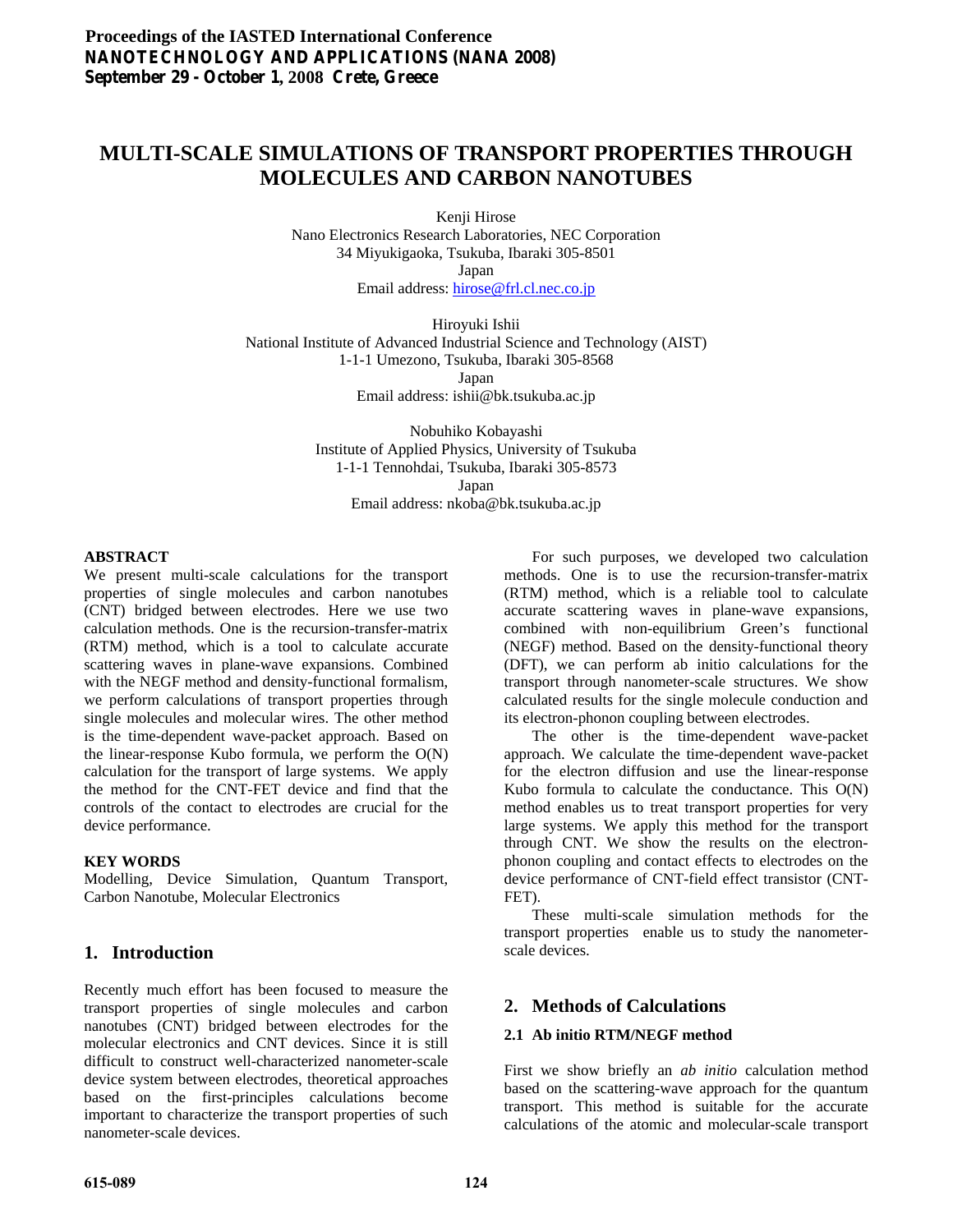problems corresponding to various atomic configurations. We expand the wavefunctions in a Laue representation

$$
\Psi_E^{L/R}(\mathbf{r}) = \sum_m u_E^{L/R} (\mathbf{g}_{\parallel}^m, z) e^{i(\mathbf{k}_{\parallel} + \mathbf{g}_{\parallel}^m) \mathbf{r}_{\parallel}}
$$
 the real time domain (1)

where the *z* axis is in the direction the current flows. We obtain the coupled-channel differential matrix equation of the Kohn-Sham equation and the transfer matrix defined on the neighboring mesh points  $z_p$ ,  $z_{p+1}$  such as

$$
\hat{S}^{L/R}(z_p) = \hat{U}^{L/R}(z_{p+1}) \hat{U}^{L/R}(z_p)^{-1}
$$
 (2)

follows the recursive relation. Giving the boundary conditions deep in the electrodes, we obtain the scattering-states flowing between electrodes [1]. On the basis of these states, the non-equilibrium Green's function is constructed from the retarded and advanced Green's functions with coupling constant to the electrodes  $\Gamma_{LR}$  by

$$
\hat{G}^{\langle} = i\hat{G}^r (f_L \hat{\Gamma}^L + f_R \hat{\Gamma}^R) \hat{G}^a
$$
 (3)

where  $f_{LR}$  is the Fermi distribution function of each electrode and the applied bias voltage eV is the difference of chemical potentials  $\mu_{L/R}$  at each electrode. Then charge density is obtained through density matrix as a sum over the occupied states

$$
\hat{\rho} = -\frac{1}{\pi} \operatorname{Im} \int_{C} \hat{G}^{r} dZ + \frac{1}{2\pi i} \int_{\mu_{R}}^{\mu_{L}} \hat{G}^{<} dE
$$
\n(4)

where integration of  $G<sup>r</sup>$  is done in the complex upper plane *C*, which avoids singularity due to localized nature of the states, van Hove singularities, and others [2].

 This charge density is utilized to construct the effective potential  $V_{\text{eff}}$  based on the DFT and these procedures are iterated until self-consistent solutions are obtained. Finally, the current flowing between electrodes is calculated from the Fisher-Lee relation

$$
I = \frac{2e}{h} \int_{-\infty}^{\infty} (f_L - f_R) Tr \left\{ \Gamma^L G^T \Gamma^R G^a \right\} dE \tag{5}
$$

#### **2.2 Time-dependent wave-packet approach**

Second we show the O(N) transport calculation method based on the tight-binding approach  $[3]$ . Here  $O(N)$  is defined so that the calculation time is proportional to the system size. We calculate the time evolution operator using the expansion of the Bessel function and Chebychev polynomials such as

$$
U(t + \Delta t) = \prod_{N=0}^{(t/\Delta t) - 1} \left[ \sum_{n=0}^{\infty} h_n i^n J_n(\Delta t) \times T_n(H(t)) \right]
$$
(6)

 Here due to a tiny amount of time evolution, we need only small terms *n* for the expansion of Bessel function. We calculate the conductance using the Kubo formula in

$$
G(E) = \frac{2e^2}{L} \rho(E) D(E, \tau(L))
$$
  
= 
$$
\lim_{t \to \tau(L)} \frac{2e^2}{L} Tr \left[ \frac{\delta(E-H) (X(t) - X(0))^2}{L} \right]
$$
(7)

where  $D$  is the diffusion coefficient and the time evolution is  $X(t) = U^+(t)X(0)U(t)$ .

 Figure 1 shows the calculation time as a function of system size of carbon nanotube devices. We can see that the calculation procedure cannot be performed if we use the direct matrix diagonalization of the Hamiltonian up to 40nm length (it takes more than 1000 hours using the super computer). However, we see that if we use the present time-dependent wave-packet method with the Chebyshev polynomial the calculation time is proportional to the system length and that we can treat the 10  $\mu$  m length with **more than 1 million atoms** in CNT. Therefore we can study the transport properties of CNT-FET device comparable to size in experiments.

 This O(N) calculation method is suitable to treat the conductance of large systems.



Figure 1. Calculation time as a function of the system length of CNT-FET device with tight-binding calculation. Scales in the inset is the same as those in the main figure

#### **3. Results of Calculations**

#### **3.1 Transport and Local Heating of Molecular Device**

Using ab initio RTM/NEGF method in Sec.2.1, we show the I-V characteristics and local heating for the transport properties through molecules sandwiched between jellium electrodes in Figure 2. It is at present difficult in experiments to fabricate the nanometer-scale gap structure with high precision. So we expect that the molecules have imperfect contact to the electrodes.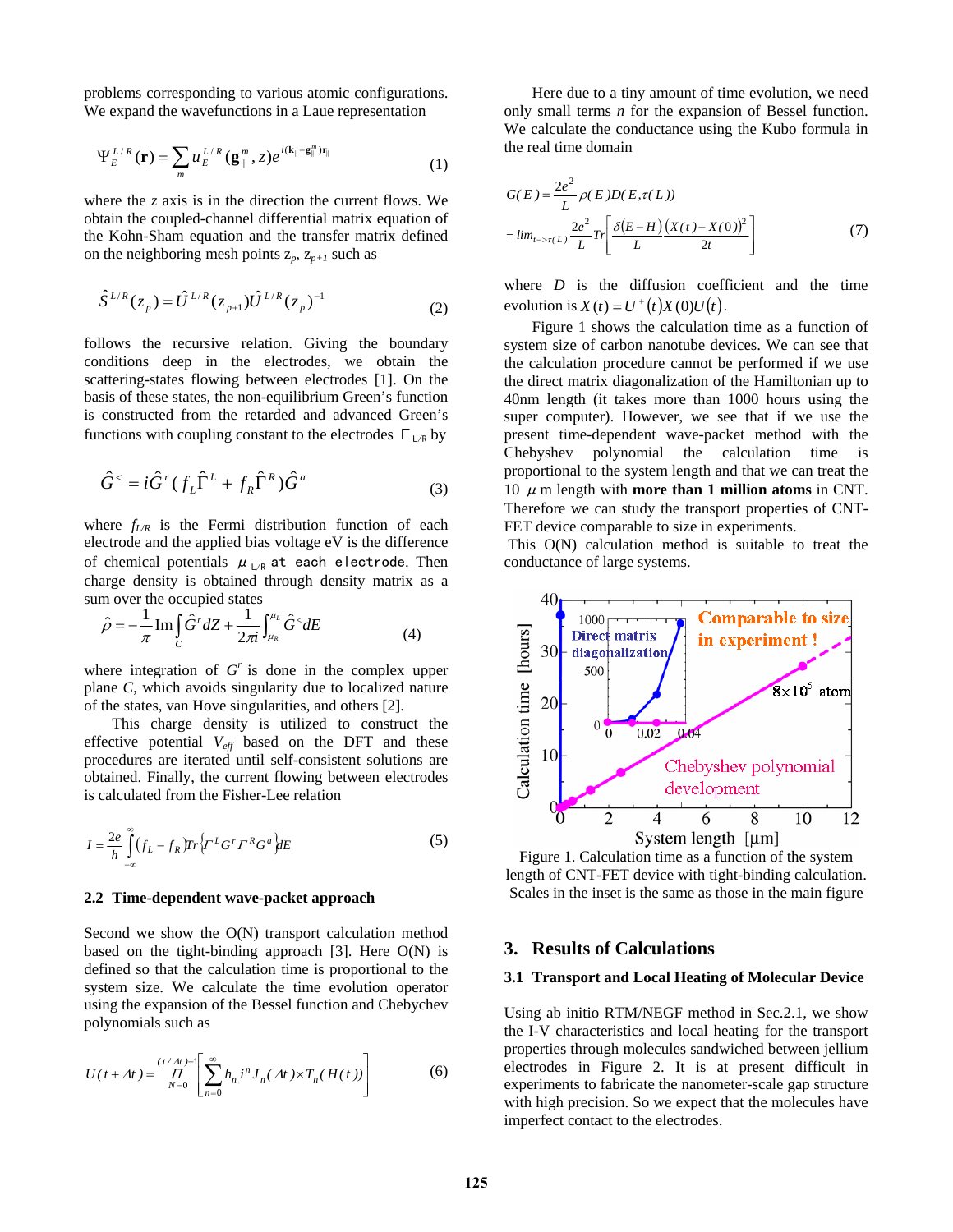The top panel shows the I-V data when the benzenedithiolate (BDT) molecule is attached to the left electrode, but there is a separation with  $d=5$  (atomic units(a.u.)  $=0.529$  Å) to the right electrode. We see non-linear behaviour of the current and several peaks (negative differential resistance (NDR)), which appears due to resonances with the molecular states and gap states.

 The bottom panel shows the electron-phonon coupling

$$
\left| \langle i | V_{e-ph}(z) | f \rangle \right|^2 = \left| \sum_{m,n} \int d\mathbf{k}_{\parallel} u_{E_F}^L (\mathbf{g}_{\parallel}^m, z)^* \nabla V_{\text{eff}} (\mathbf{r}) u_{E_F-h\omega}^R (\mathbf{g}_{\parallel}^n, z) \right|^2 \tag{8}
$$

of the molecular wire composed of 4 benzene molecules. The applied bias is 2V and the separation is  $d=3$  (a.u.) to the left electrode. We see that very strong electronphonon interaction appears at contact part. This shows that local heating due to phonon emission occurs at contact when the contact part is not well constructed.



Figure 2: (top) I-V characteristics of the BDT molecule sandwiched between electrodes when one of contacts is not well constructed with the separation of *d=5.0* a.u. (bottom) Electron-phonon coupling of molecular wire as functions of its length and phonon energy. The applied bias voltage is *V=2.0 V* with the separation of *d=3.0* a.u.

#### **3.2 Transport characteristics of CNT-FET devices**

Next by using the time-dependent wave-packet approach in Sec.2.2, we show the transport properties of CNT-FET devices with back gate structure. Single-walled CNTs are remarkable quasi-one-dimensional materials and recently they have been utilized for the channel of the FET devices [4]. It is reported that the mobility can be as high as 79000  $\text{cm}^2/\text{V}\text{s}$  maximally. Here we study the CNT-FET device with 1  $\mu$  m channel length by the time-dependent wave-packet approach. The effects of Schottky barrier and electron-phonon scattering are included in the calculations. The left panel of figure 3 shows the diffusion coefficient *D* as a function of time with various gate voltages. The right panel shows the mobility  $\mu$  obtained from  $\mu = e \tau / m^*$  ( $\mu \propto dG/dV_G$ ). We see that the mobility becomes zero under the gate voltage of  $V<sub>G</sub>=0.7V$  with the semiconductor gap and it reaches up to  $15000 \text{ cm}^2/\text{Vs}$ . We find that the control of the contact to electrodes (Schottky barrier) becomes crucial for the device performance of CNT transistors.



Figure 3: Calculation of the performance of CNT-FET device. Inset is the schematic view of the device structure. Semi-conducting CNT with (10,0) is sandwiched between the metallic electrode together with back gate structure.